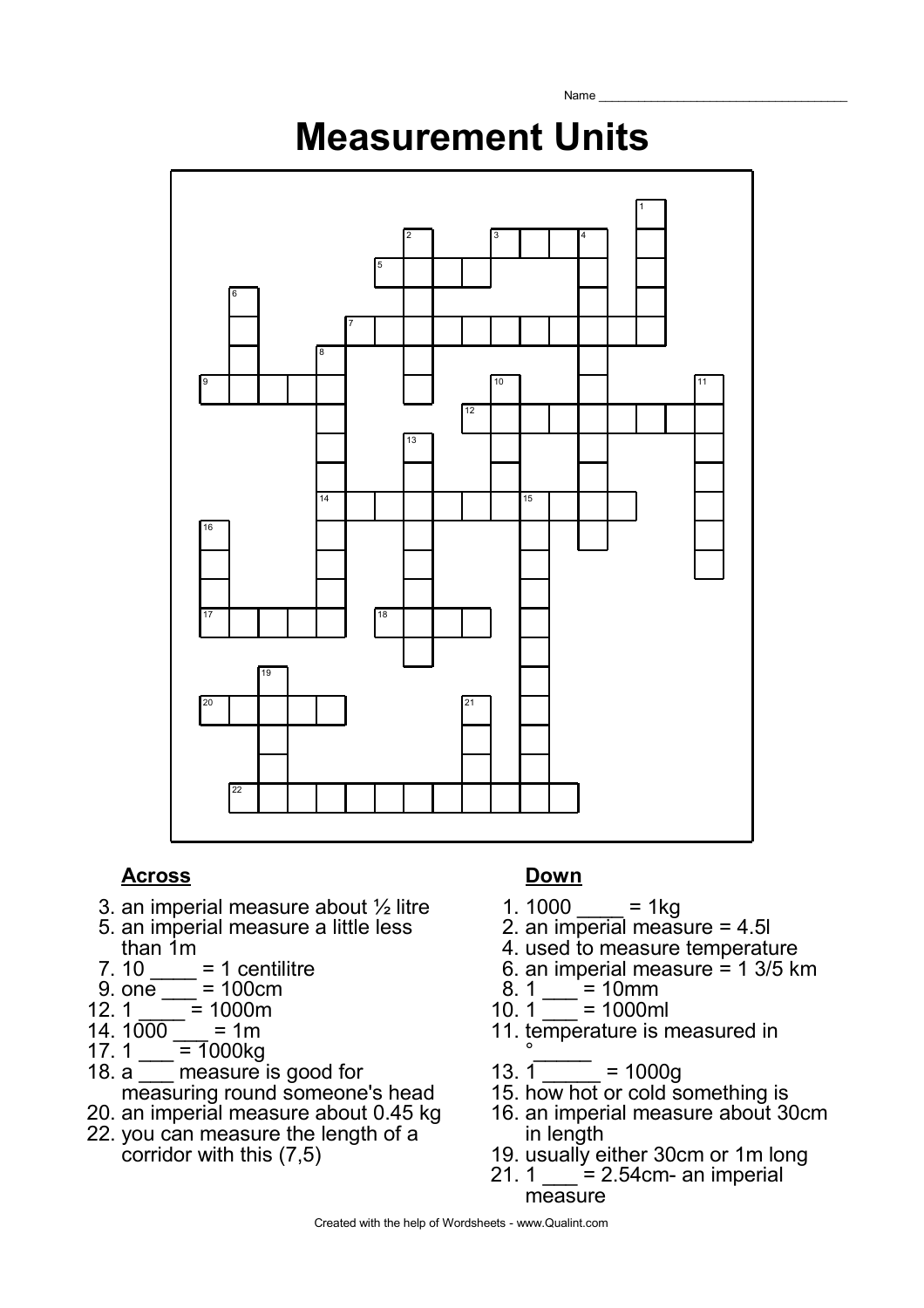|       |             |   |           |             |          |   |           |   |             | <b>Measurement Units</b> |           |   |           |                             |          |  |
|-------|-------------|---|-----------|-------------|----------|---|-----------|---|-------------|--------------------------|-----------|---|-----------|-----------------------------|----------|--|
|       | Y           | W |           | R           | U        | N | D         |   | Ε           | W                        | H         | Е | Е         |                             | K        |  |
|       | A           | Ζ | M         | X           | M        |   |           |   | I           | M                        | Е         | Τ | R         | Ε                           | S        |  |
|       | R           | С | Е         | N           | T        |   | M         | Е | T           | R                        | Е         | D | Z         | Τ                           | C        |  |
|       | D           | Y | X         | P           | I        | A | Ε         |   | M           | Е                        | Τ         | R | Е         | F                           | K        |  |
|       | G           | R | K         | M           |          | Τ | $\bigcap$ | N | N           | Е                        | S         | Q | A         | M                           |          |  |
|       | S           | A |           | J           | I        | N | B         | M | F           | T                        | M         | B |           | P                           |          |  |
|       | Y           | O |           | F           | R        | L | Τ         | A | Z           | $\Omega$                 | A         | J | M         | Е                           | $\Omega$ |  |
|       | M           | Ζ | $\bigcap$ |             | G        | P |           | G | P           | Κ                        | $\bigcap$ | P | M         | R                           | M        |  |
|       |             | J | G         | M           | $\Omega$ | V | C         |   | R           | O                        | V         | Т | Е         | A                           | Е        |  |
|       | R           | D | R         |             | P        | N | I         | F | L           | A                        | U         | X | ∩         | Т                           | Τ        |  |
|       |             | Y | A         |             |          | U | Κ         | V |             |                          | M         | N | W         | U                           | R        |  |
|       | U           |   | M         | F           | U        | P | Е         | S | W           | S                        | Τ         | S | D         | R                           | Е        |  |
|       |             | U | T         | R           | U        |   | Е         | R | Κ           | Y                        |           | R | $\bigcap$ | Е                           |          |  |
|       | $\mathsf T$ | H | Е         | R           | M        | O | M         | E |             | E                        | R         | U | Е         | W                           | S        |  |
|       | Т           |   |           |             |          |   |           |   |             |                          |           |   |           | Z X X E X I N C H C J S S T |          |  |
| metre |             |   |           |             | gallon   |   |           |   |             | trundle wheel            |           |   |           | centimetre                  |          |  |
|       | kilogram    |   |           | tonne       |          |   |           |   | millimetres |                          |           |   | litre     |                             |          |  |
|       | millilitres |   |           | grams       |          |   |           |   | kilometre   |                          |           |   | celsius   |                             |          |  |
|       | temperature |   |           | thermometer |          |   |           |   | tape        |                          |           |   | ruler     |                             |          |  |

Name $\_$ 

inch yard foot mile

pint pound

Created with the help of Wordsheets - www.Qualint.com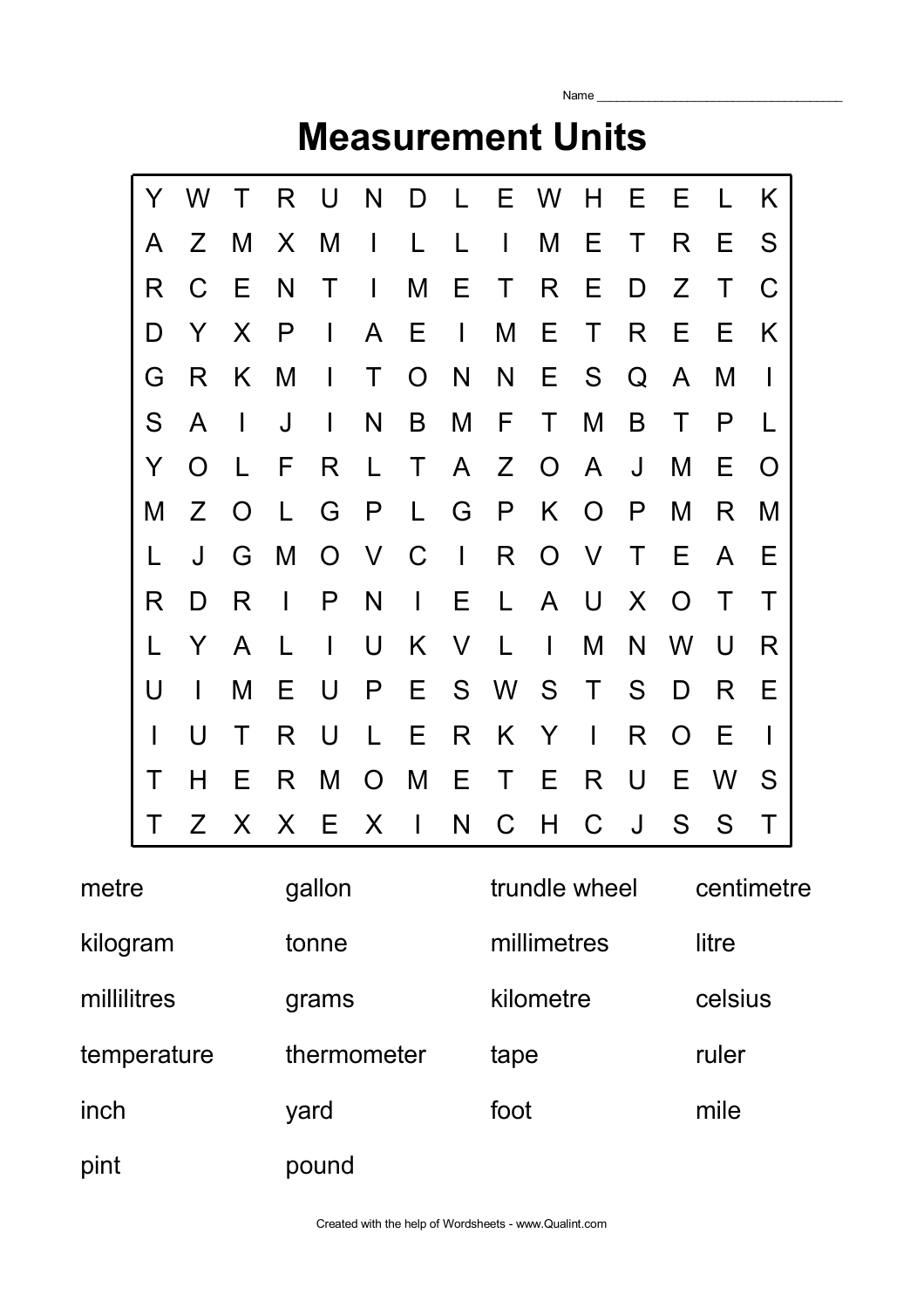## **Measurement Units**

Name



### **Across Down**

- 3. an imperial measure about ½ litre
- 5. an imperial measure a little less than 1m
- $7.10 = 1$  centilitre
- 9. one  $\frac{1}{\sqrt{2}}$  = 100cm
- 12. 1  $\frac{1}{\sqrt{1}}$  = 1000m
- 14.  $1000 1$  = 1m<br>17. 1 = 1000kg
- 17. 1  $\frac{1}{\frac{1}{100}} = 1000$ kg
- $\overline{\phantom{a}}$  measure is good for measuring round someone's head
- 20. an imperial measure about 0.45 kg
- 22. you can measure the length of a corridor with this (7,5)

- 1.  $1000 = 1$ kg
- 2. an imperial measure = 4.5l
- 4. used to measure temperature
- 6. an imperial measure = 1 3/5 km
- 8. 1  $\frac{1}{2}$  = 10mm
- 10. 1  $\frac{1}{\sqrt{2}}$  = 1000ml
- 11. temperature is measured in
- $\overline{\ }$ 13.  $1 - 1000q$
- 15. how hot or cold something is
- 16. an imperial measure about 30cm in length
- 19. usually either 30cm or 1m long
- $21.1$  = 2.54cm- an imperial measure

Created with the help of Wordsheets - www.Qualint.com